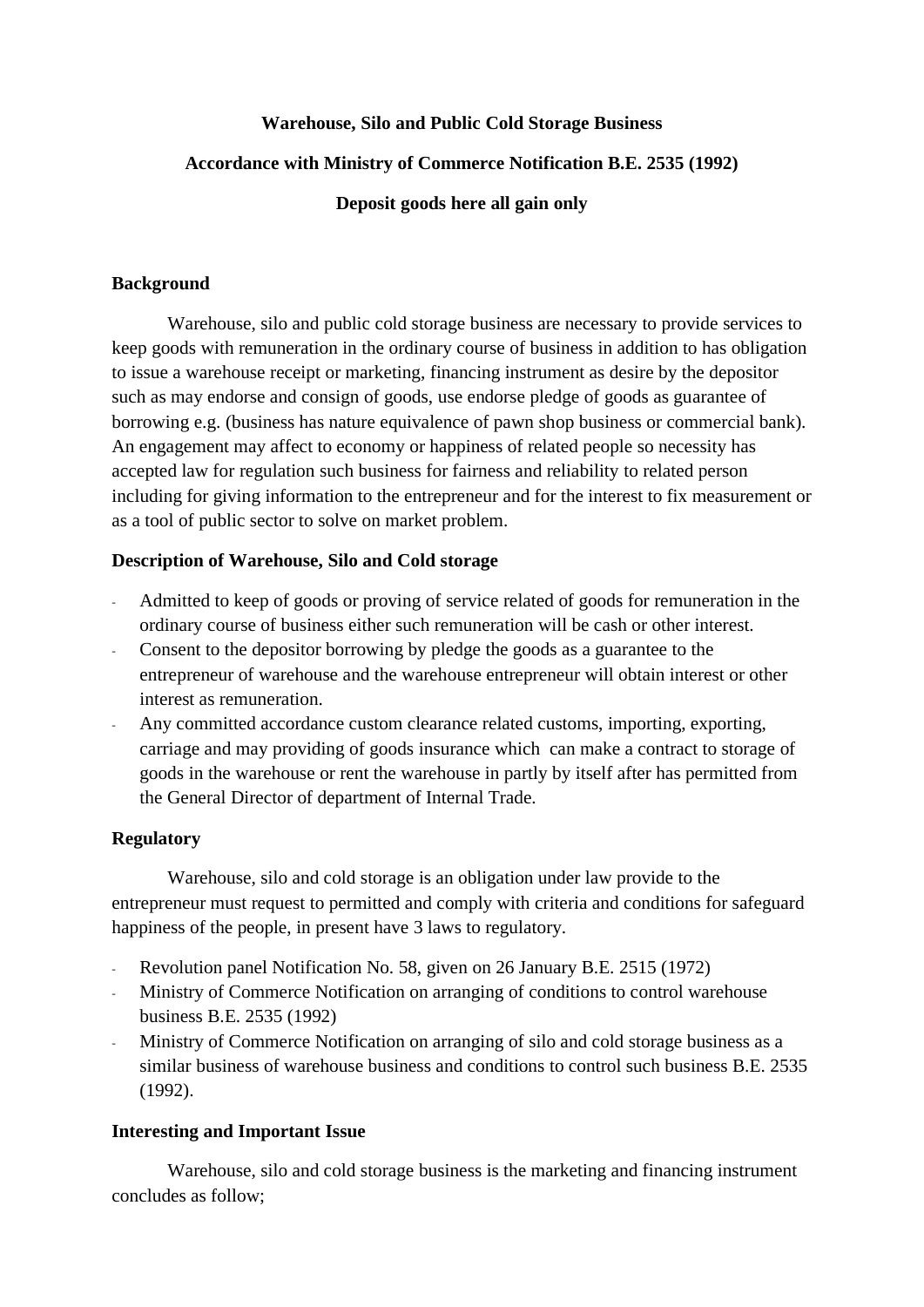- 1. As a source to assist farmers, suppliers, entrepreneurs, importers and exporters can bring of goods to storage for maintaining the quality pending to sale when obtaining appropriate price or bring to transform or export to abroad.
- 2. As a source to assist farmers, supplier, entrepreneur, importer and exporter can bring products or goods which storage to pledge to the warehouse, silo and cold storage which depository such products or goods for has revolving fund to carry out self- business or can ask for the warehouse receipt to endorse and pledge of goods as guarantee of borrowing with commercial bank or finance institution.
- 3. As a source to assist consumers have a chance to consumption of goods throughout a year and goods price has stabilized to assist to economy security of the country.

# **Establishment and permission**

- 1. Applicant for:
- Warehouse business must be a company limited or a public company limited.
- Silo and cold storage business must be a company limited or a public company limited or a partnership limited.
- 2. Filing to permit
- Filing at Department of Internal Trade (Promotion & Marketing Division, Department of Internal Trade, Building 2, 7th floor, Nonthburi 1 Road, Bangkasor sub-district, Muang District, Nonthburi Province, Tel. 02547-5422) if has the head office situated in Bangkok.
- Filing at Provincial Internal Trade Office if has the head office situated in provincial.
- 3. Proceeding of permission
	- 1) Requesting to approval
		- Warehouse businesses must filing to approval to engagement of warehouse business according form Kor.Sor 1.
		- Silo and cold storage business must filing to approval to engagement of silo business according form Sor.Lor. 1. Or cold storage business according form Hor.Yor. 1.
		- When acquired approval then company or partnership registration or addition of objective.
	- 2) Permission of Engagement
		- Warehouse business must filing to register of company within 30 days after the date of acquired approval and must filing to business engagement according form Kor.Sor 2. Within 90 days after the date register of company or addition of objective.
		- Silo and cold storage business must filing to business engagement according form Sor.Lor. 2. And form Hor.Yor 2. Within 180 days after the date specified in letter of approval.

## **Interested or enquiry**

List of entrepreneurs to engage warehouse, silo and public cold storage business accordance with Ministry of Commerce Notification B.E. 2535 (1992) at Tel. 0-2547-5422 www.dit.go.th/market or [http://mwsc.dit.go.th](http://mwsc.dit.go.th/)